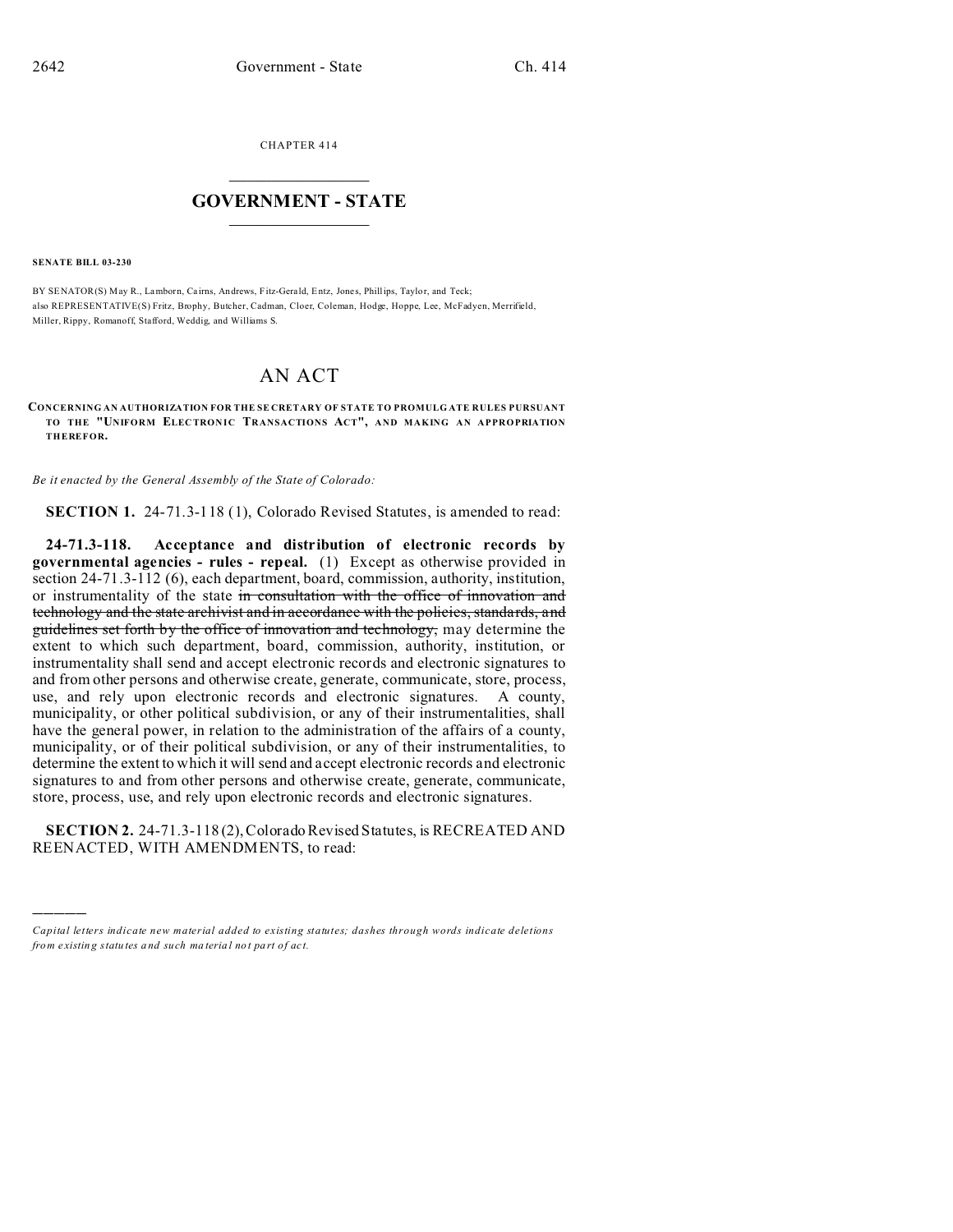**24-71.3-118. Acceptance and distribution of electronic records by governmental agencies - rules.** (2) EXCEPT IN RELATION TO ELECTRONIC PAYMENTS, WHICH SHALL BE GOVERNED BY THE STATE TREASURER, TO THE EXTENT THAT A DEPARTMENT, BOARD, COMMISSION, AUTHORITY, INSTITUTION, OR INSTRUMENTALITY OF THIS STATE USES ELECTRONIC RECORDS AND ELECTRONIC SIGNATURES UNDER SUBSECTION (1) OF THIS SECTION, THE SECRETARY OF STATE, GIVING DUE CONSIDERATION TO SECURITY, SHALL BY RULE SPECIFY:

(a) THE MANNER AND FORMAT IN WHICH THE ELECTRONIC RECORDS MUST BE CREATED, GENERATED, SENT, COMMUNICATED, RECEIVED, AND STORED AND THE SYSTEMS ESTABLISHED FOR THOSE PURPOSES;

(b) IF ELECTRONIC RECORDS MUST BE SIGNED BY ELECTRONIC MEANS, THE TYPE OF ELECTRONIC SIGNATURE REQUIRED, THE MANNER AND FORMAT IN WHICH THE ELECTRONIC SIGNATURE MUST BE AFFIXED TO THE ELECTRONIC RECORD, AND THE IDENTITY OF, OR CRITERIA THAT MUST BE MET BY, ANY THIRD PARTY USED BY A PERSON FILING A DOCUMENT TO FACILITATE THE PROCESS;

(c) CONTROL PROCESSES AND PROCEDURES AS APPROPRIATETO ENSURE ADEQUATE PRESERVATION, DISPOSITION, INTEGRITY, SECURITY, CONFIDENTIALITY, AND AUDITABILITY OF ELECTRONIC RECORDS; AND

(d) ANY OTHER REQUIRED ATTRIBUTES FOR ELECTRONIC RECORDS THAT ARE SPECIFIED FOR CORRESPONDING NONELECTRONIC RECORDS OR REASONABLY NECESSARY UNDER THE CIRCUMSTANCES.

**SECTION 3.** 24-71.3-119, Colorado Revised Statutes, is amended to read:

**24-71.3-119. Interoperability.** The secretary of state may, in consultation with the office of innovation and technology and the state archivist and in accordance with the policies, standards, and guidelines set forth by the office of innovation and technology, ADOPTING RULES PROMULGATED PURSUANT TO SECTION 24-71.3-118, encourage and promote consistency and interoperability with similar requirements adopted by other governmental agencies of this and other states and the federal government and nongovernmental persons interacting with governmental agencies of this state. If appropriate, those standards SUCH RULES may specify differing levels of standards from which governmental agencies of this state may choose in implementing the most appropriate standard for a particular application.

**SECTION 4. Appropriation.** In addition to any other appropriation, there is hereby appropriated, out of any moneys in the department of state cash fund created in section 24-21-104 (3) (b), Colorado Revised Statutes, not otherwise appropriated, to the department of state, for the fiscal year beginning July 1, 2003, the sum of one hundred ninety-four thousand five hundred seventeen dollars (\$194,517) and 1.5 FTE, or so much thereof as may be necessary, for the implementation of this act.

**SECTION 5. Effective date.** (1) This act shall take effect January 1, 2004.

(2) However, if a referendum petition is filed against this act or an item, section, or part of this act during the 90-day period after final adjournment of the general assembly that is allowed for submitting a referendum petition pursuant to article V,